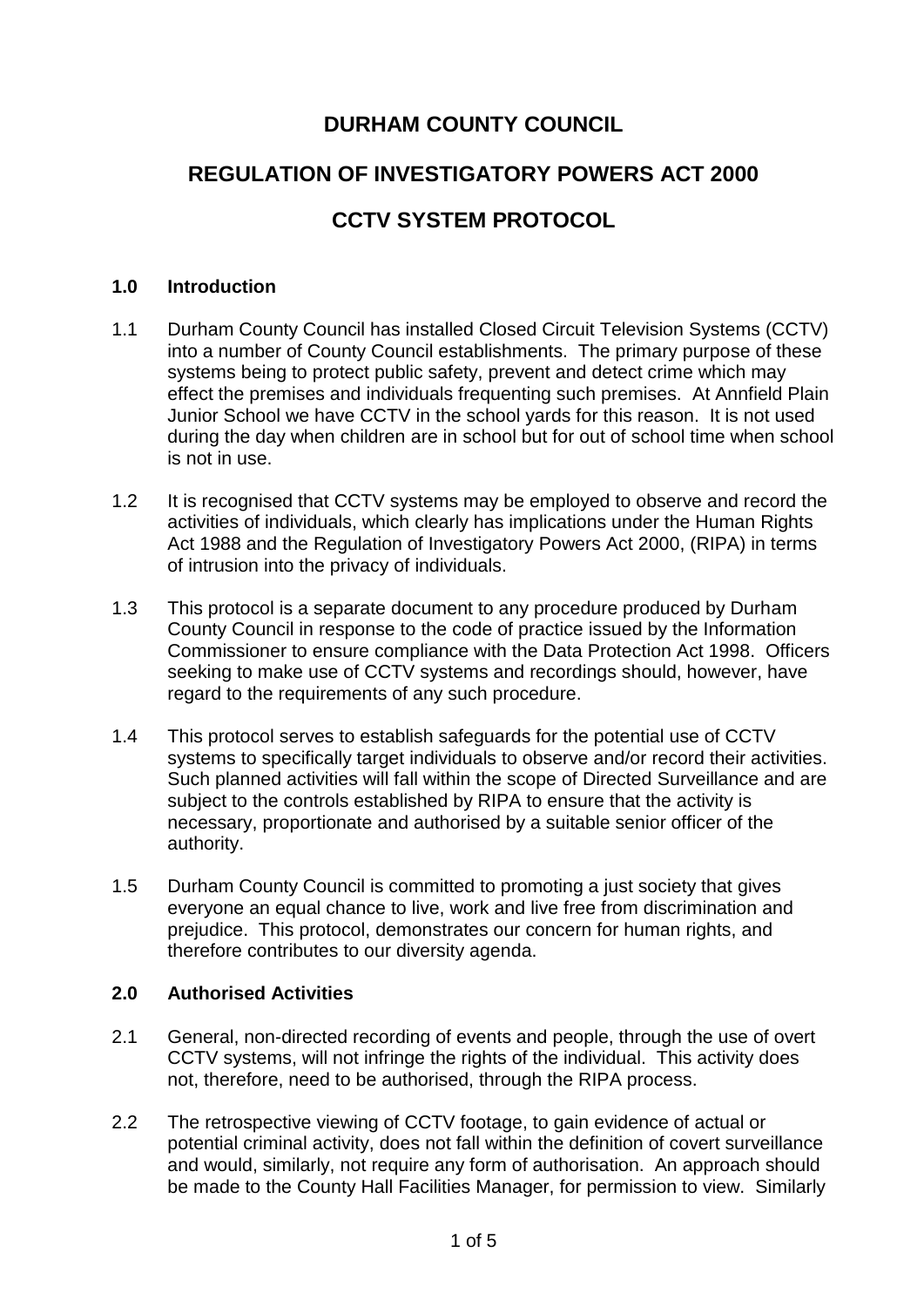for sites other than County Hall, the officer in charge of the premises should be approached in the first instance.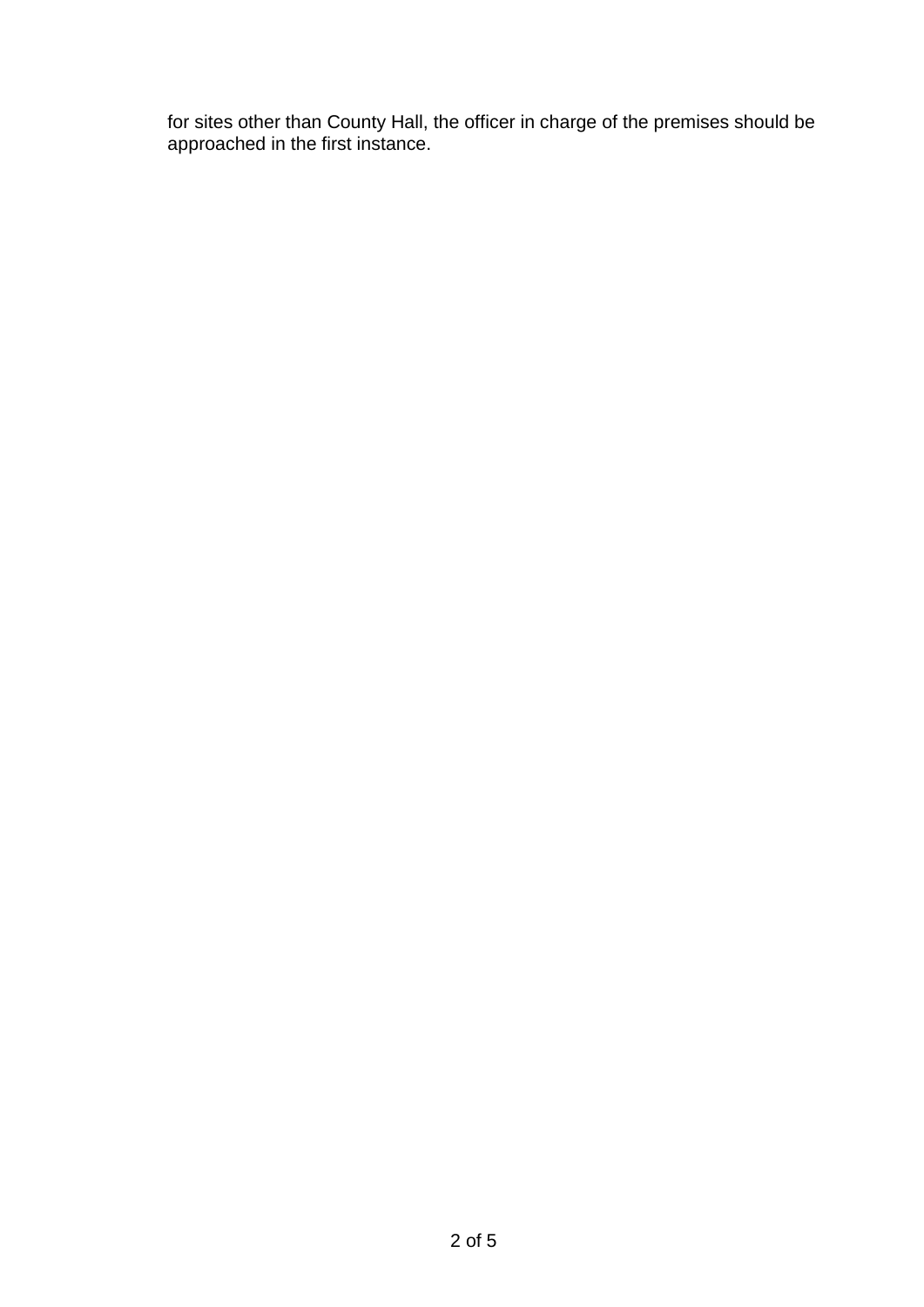- 2.3 The processing of such data is, however, subject to the Information Commissioner's Code, issued under the Data Protection Act 1998.
- 2.4 Provision also exists within the RIPA framework, to react to immediate events, without the need to obtain an authorisation. For example, should a CCTV operative witness an attempted break-in of any property, it would be completely in order to re-focus or target the camera on that particular activity.
- 2.5 However, on occasions, it can be useful to use this equipment to detect or prevent crime, by means of a planned operation to record the activities of known or unknown persons. This could be, for example, concerning alleged thefts by staff members, or fraudulent use of the Flexi-time Scheme. A comprehensive, corporate guidance document exists, to clearly define the processes and procedures that must be followed if such use is to be contemplated.
- 2.6 In these instances, CCTV operatives must not carry out this targeted, planned surveillance, without an appropriate authorisation from a nominated, senior officer of the County Council. Attached to this protocol, is a current list of these officers. However, in nearly all circumstances, the Head of Internal Audit will be the nominated authorising officer.
- 2.7 It is not the responsibility of the CCTV operative to obtain such authorisation, which must **always** be in existence **prior** to any such activity commencing. Any individual approaching a CCTV operative without such an authorisation, should be referred to The Director of Corporate Services and be advised that any unauthorised use of the CCTV system would be unlawful and may give rise to a claim against the authority.
- 2.8 On occasions, the authority may be approached by an outside law enforcement agency to help in their enquiry, by utilising the authorities CCTV equipment, to undertake planned covert surveillance. Any approach of this nature, must be referred to The Director of Corporate Services.
- 2.9 Should an outside agency wish to examine old CCTV footage, this would not infringe human rights, as in Para 2.2 above. The applicant, should, similarly, be referred to the County Hall Facilities Manager, or officer in charge of the premises depending upon the establishment concerned.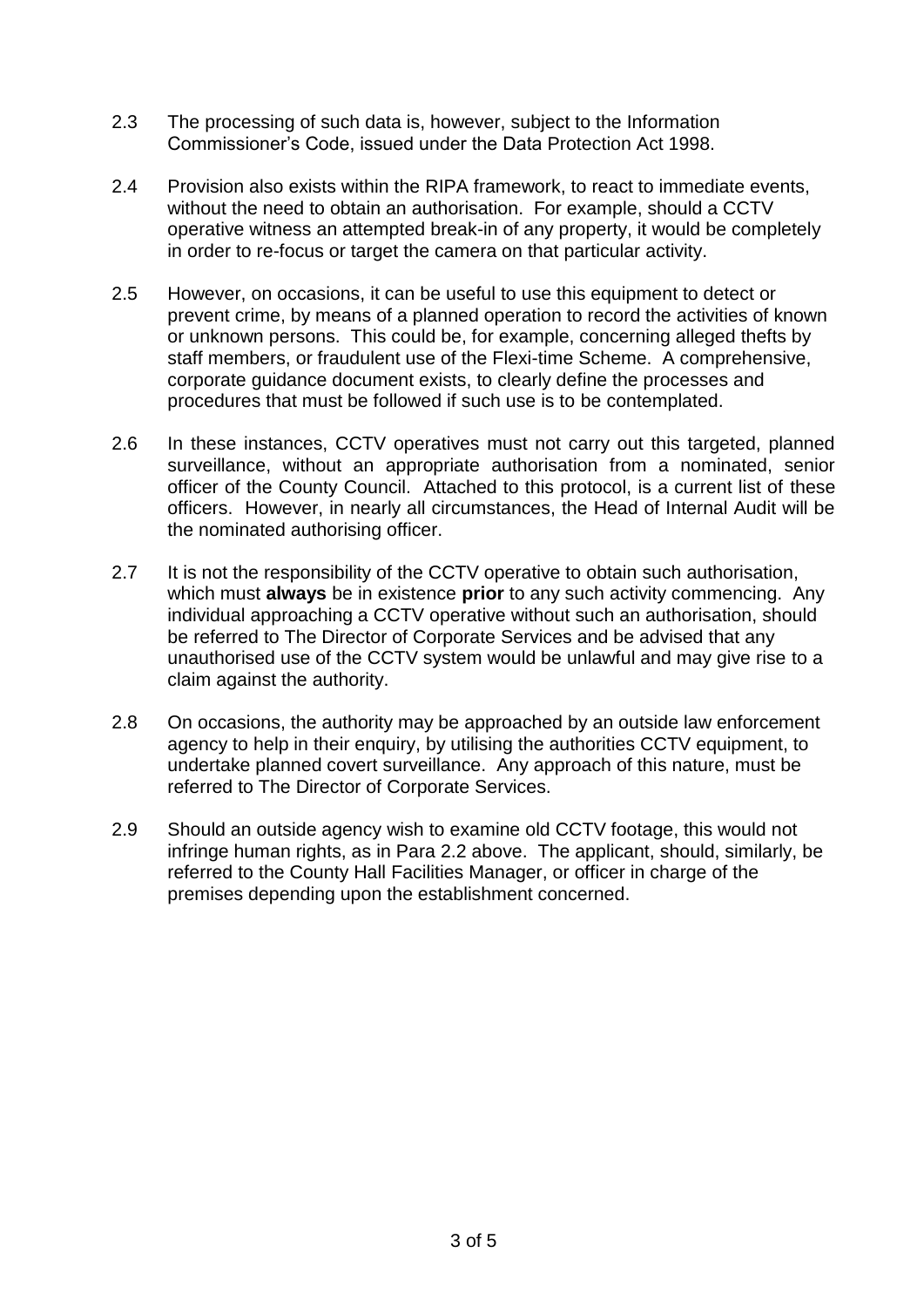#### **3.0 Declaration**

- 3.1 I have read this protocol and agree to abide by the following conditions and the protection that they provide:
	- \* I will not use CCTV equipment for non-County Council purposes.
	- \* No unauthorised covert directed surveillance activity will be knowingly carried out during my periods of usage.
	- \* Any unauthorised requests for covert surveillance tasks will be refused and reported to the Director of Corporate Services.

I understand that I will not face any disciplinary action in refusing to perform any unlawful activity, following a request from a more senior officer or member of the County Council.

## **SIGNED**

Lesley Lavice

## **Acting Director of Corporate and Legal Services**

The original copy of this form should be forwarded, after signature to: The Head of Administration (RIPA Central Record) Corporate Services County Hall Durham

Please retain a copy for your own records

This document can be provided in different formats and languages on request. Please call Bill McKibbin on 0191 3833486 or Allison Mallabar on 0191 3835580.

For further information on surveillance issues see the contact list below:

| <b>SERVICE CONTACTS</b> | <b>CORPORATE AUTHORISING</b><br><b>OFFICERS/DESIGNATED</b> |
|-------------------------|------------------------------------------------------------|
|                         | <b>PERSONS</b>                                             |